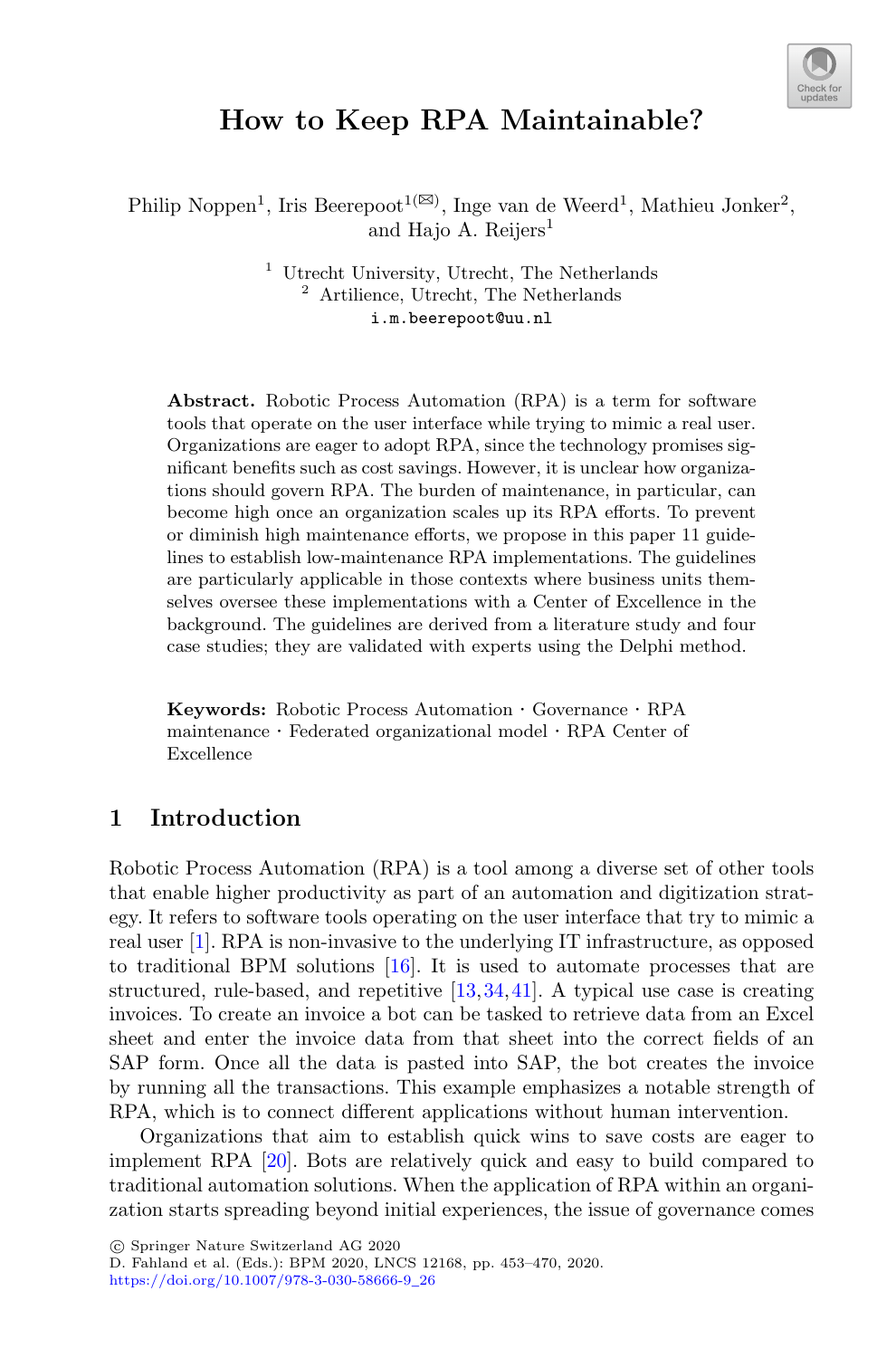up. Some organizations choose for a *decentralized* model by letting business units develop bots autonomously, completely bypassing the IT department [\[39](#page-17-1)]. In other settings, as for example described in [\[30\]](#page-16-2), a *centralized* unit takes overall responsibility and accountability of RPA within an organization. This could be a newly created Center of Excellence (CoE) or the traditional IT department. Finally, it is possible to mix these approaches into a *federated* model, where self-sufficient business units take care of RPA implementations but receive support from a CoE. Regardless of the model, however, each organization must face the problem of an increased burden of maintenance; such efforts are often much higher than expected [\[27](#page-16-3)]. Illustrative is the following remark of an RPA project manager, cited in [\[34](#page-16-0)]:

You always underestimate the complexity of things, even if it is simple. There is more need for monitoring and maintenance than we thought one year ago. [....] We just wanted to get started, and our focus was on delivering solutions.

Because widespread organizational RPA use is still in its early stages, there is a gap of knowledge on how to deal with the maintenance challenge, which brings us to the following research question: *How can organizations minimize maintenance problems related to RPA implementations?*

The contribution of this paper is that it presents a set of 11 guidelines for the creation and sustenance of low-maintenance RPA implementations. The guidelines are considered to be particularly useful in the setting of a federated model for RPA, i.e. when RPA is driven by business units that receive support through a CoE. Organizations that have adopted a centralized model can use these guidelines to investigate or structure a business case to transition to a federated model. Those organizations that are completely new to RPA can use the guidelines to improve or critically review their business case.

To develop the guidelines that are presented in this paper, a mix of methodologies was adopted. A survey of the literature was used to develop an initial list of guidelines. Case studies within four different Dutch organizations were carried out to supplement this list. Finally, a survey-based Delphi method was used to validate the guidelines.

The remainder of the paper is structured as follows. Section [2](#page-1-0) elaborates on the related research focusing on RPA governance structures and enabling business units. It is followed by the research methods used to create and validate the guidelines. Sect. [4](#page-8-0) presents the guidelines. We conclude the paper in Sect. [5](#page-14-0) with a reflection on the implications and limitations of this study.

## <span id="page-1-0"></span>**2 Background**

For governing RPA, three distinct organizational models can be identified: the decentralized, federated and centralized organizational model [\[27\]](#page-16-3). In a centralized organizational model, a Center of Excellence (CoE) is created containing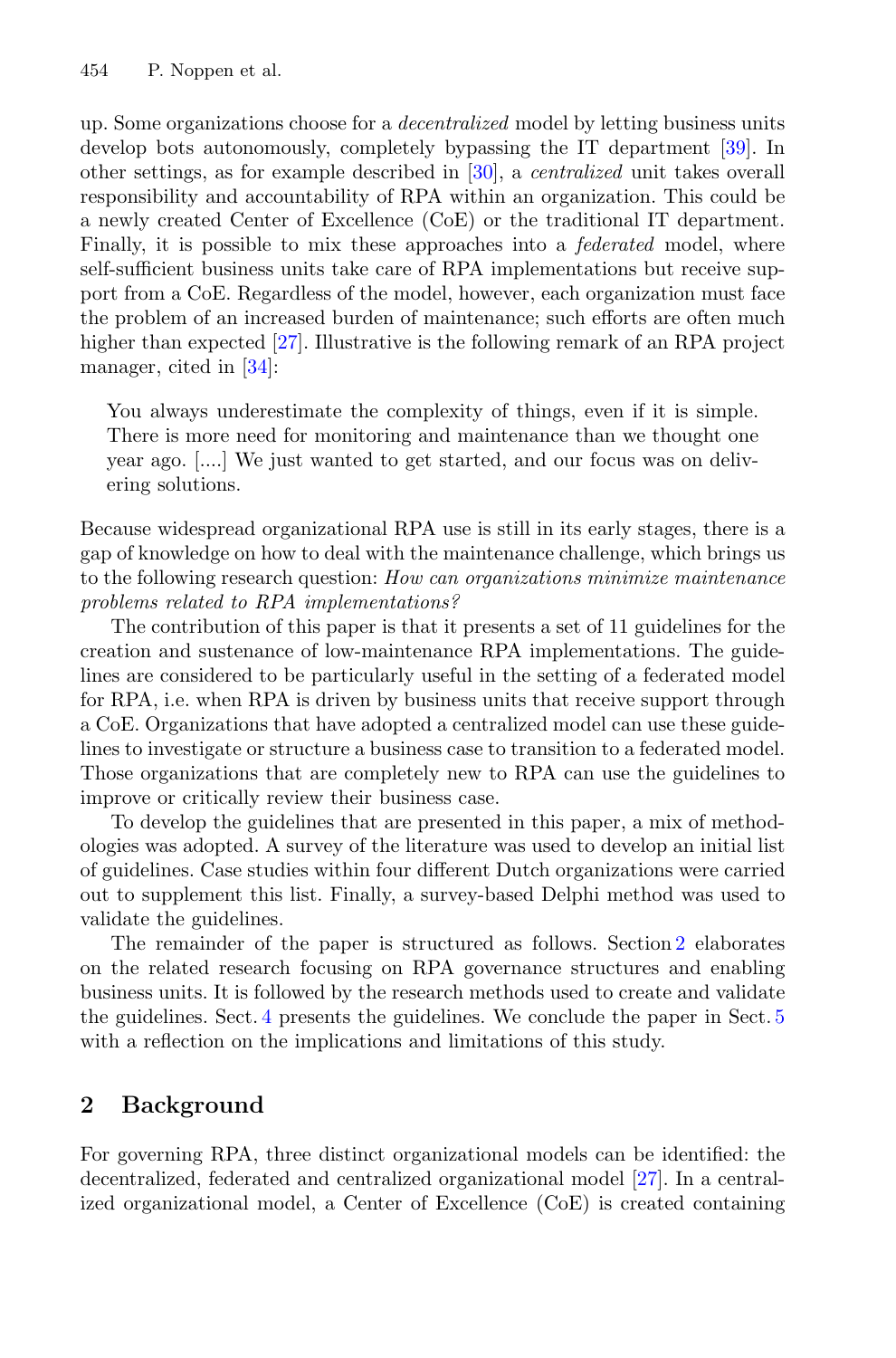the entire RPA capability. In practice, as observed by Schmitz, Dietze and Czarnecki [\[30\]](#page-16-2) this can mean that a centralized team of project leaders are responsible for multiple smaller automation teams. The project leaders have a role in the identification, design and implementation of RPA use cases that contribute to the overall objective of increased process automation. Employees tasked with the processes to be automated are closely involved as they can share their expertise with the people that are tasked to automate a process. Their detailed operational understanding can also help to identify and prioritize ideas for future RPA use cases. A decentralized approach places the RPA capability in different business units without a governing body in place. Osmundsen, Iden and Bygstad [\[27\]](#page-16-3) identify advantages of a decentralized approach. It creates enthusiasm for digitization due to the deep involvement of local employees within the RPA initiative. Employees realized how they could employ RPA software and make improvements themselves without the help of the IT department. By establishing local ownership, the employees knowing the processes were better involved. A decentralized approach can however have significant downsides [\[3](#page-15-3),[27\]](#page-16-3). For instance, it lacks control mechanisms to coordinate and prioritize the different RPA initiatives. Another downside is the lack of an end-to-end process view. Process automation is done within departments without a perspective of how processes are part of and affect other parts of the organization.

A federated approach combines the decentralized and centralized approach [\[27](#page-16-3)[,39](#page-17-1)]. This organizational model retains the benefits of local ownership and business involvement of the decentralized approach. The disadvantages of the decentralized approach are avoided by retaining a CoE. Adopting a federated organizational model can spread out the maintenance effort more evenly across the organization. By organizing RPA within business units, local employees possessing the knowledge of the processes are more involved. Many organizations have claimed success by organizing RPA within business units  $[16, 27, 34, 40]$  $[16, 27, 34, 40]$  $[16, 27, 34, 40]$ .

However, also with a federated approach, pitfalls may emerge. First, the IT department has to be part of the RPA initiative as they can ensure that RPA solutions work securely, consistently and are scalable [\[32\]](#page-16-4). Furthermore, business people will run into issues that are initially invisible to them, but not to IT, such as capacity planning, fail-over for servers and storage, licensing of virtual machines and network latency [\[32\]](#page-16-4). This kind of collaboration between business units and the IT department can lead to ambiguity in terms of ownership and responsibilities. Indeed, establishing RPA development teams consisting mainly of business people without a background in IT can create tensions with the IT department as such a development task is often associated with software development [\[6,](#page-15-4)[27,](#page-16-3)[34](#page-16-0)]. These stakeholders can have different views on RPA and how to approach it. For example, in one case study the IT department reacted negatively to RPA as they viewed it as a temporary IT solution that was improperly integrated [\[34](#page-16-0)]. The IT department was concerned that RPA developers did not apply the methods and best practices that software developers use.

Second, the maintenance of bots can be more burdensome than initially expected [\[27](#page-16-3),[34\]](#page-16-0). RPA can scale rapidly in a relatively short time and exacerbate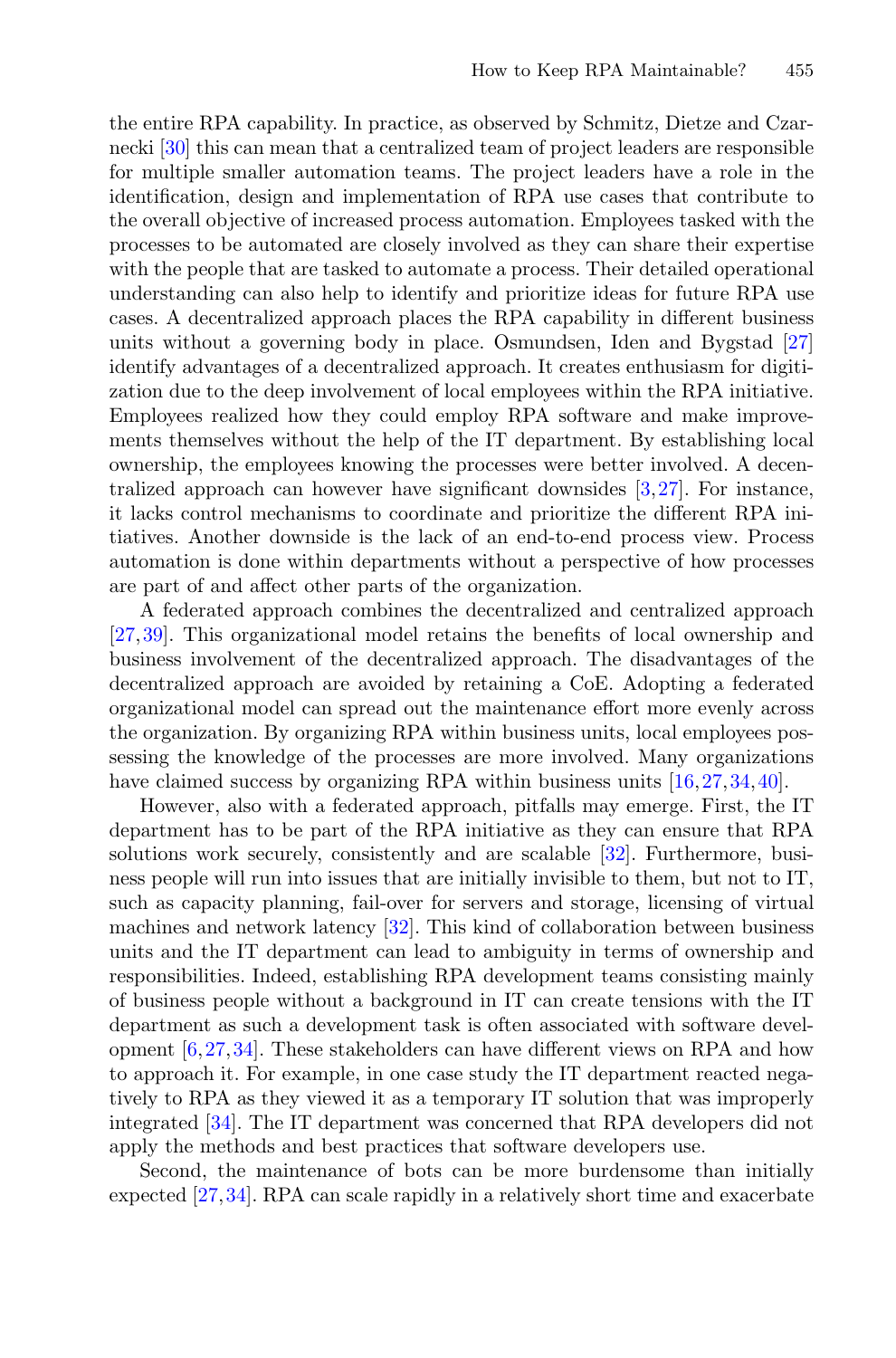problems if insufficient preparation has taken place. It is recommended to continuously monitor bots, and as such RPA software often comes with a performance dashboard [\[7\]](#page-15-5). Such a dashboard can show average processing time per case, but also provide more insight into the exceptions. Cooper, Holderness, Sorensen and Wood [\[7\]](#page-15-5) describe a case in which an organization operates over a thousand bots. This organization has created a manned control room where all bots are monitored 24/7, highlighting the need for continuous monitoring. An increasing need for low maintenance can lead to discussions related to ownership and responsibilities and alternative solutions [\[27](#page-16-3)[,34](#page-16-0)].

To summarize, three governance structures for RPA can be identified, of which the federated model is the most promising. Nevertheless, when adopting a federated model, certain potentially negative consequences must be considered. The aim of this study is to prevent these negative consequences with the help of the identification of guidelines. These guidelines are specifically targeted at organizations that have adopted the federated model and that aim for low maintainability of their RPA solutions.

## **3 Methods**

This section discusses the different research methods used to set up this research and to create and validate the guidelines. First, in Sect. [3.1,](#page-3-0) we outline the literature review. We then explain our multi-case study in Sect. [3.2.](#page-5-0) We successively (1) provide a summary of the case organizations and (2) discuss the data collection and analysis approach. We end the section with an explanation of the validation of the guidelines (Sect. [3.3\)](#page-6-0). Figure [1](#page-4-0) illustrates the steps we have taken to arrive at the guidelines, using this mix of research methods.

#### <span id="page-3-0"></span>**3.1 Literature Review**

A list of both scientific literature and grey literature was created using a search on Google Scholar and Google. As search terms, we used 26 different combinations of the term "Robotic Process Automation" combined with a term such as "lessons learned", "core problems", or "implementation". Both the results from Google Scholar and Google were analyzed on their contents by scanning through titles, abstracts, and, if necessary, the article contents. We used the following inclusion criteria for evaluating entries:

- Describes an RPA implementation process
- Describes lessons learned from an RPA implementation process
- Mentions strategies to minimize the negative aspects or reinforce positive aspects

The highest ranked entries on both Google Scholar and Google yielded several useful results. Further down the search results, fewer and fewer useful articles could be identified. When stopped finding useful entries (based on the inclusion criteria), we stopped our search. This resulted in 14 scientific papers that we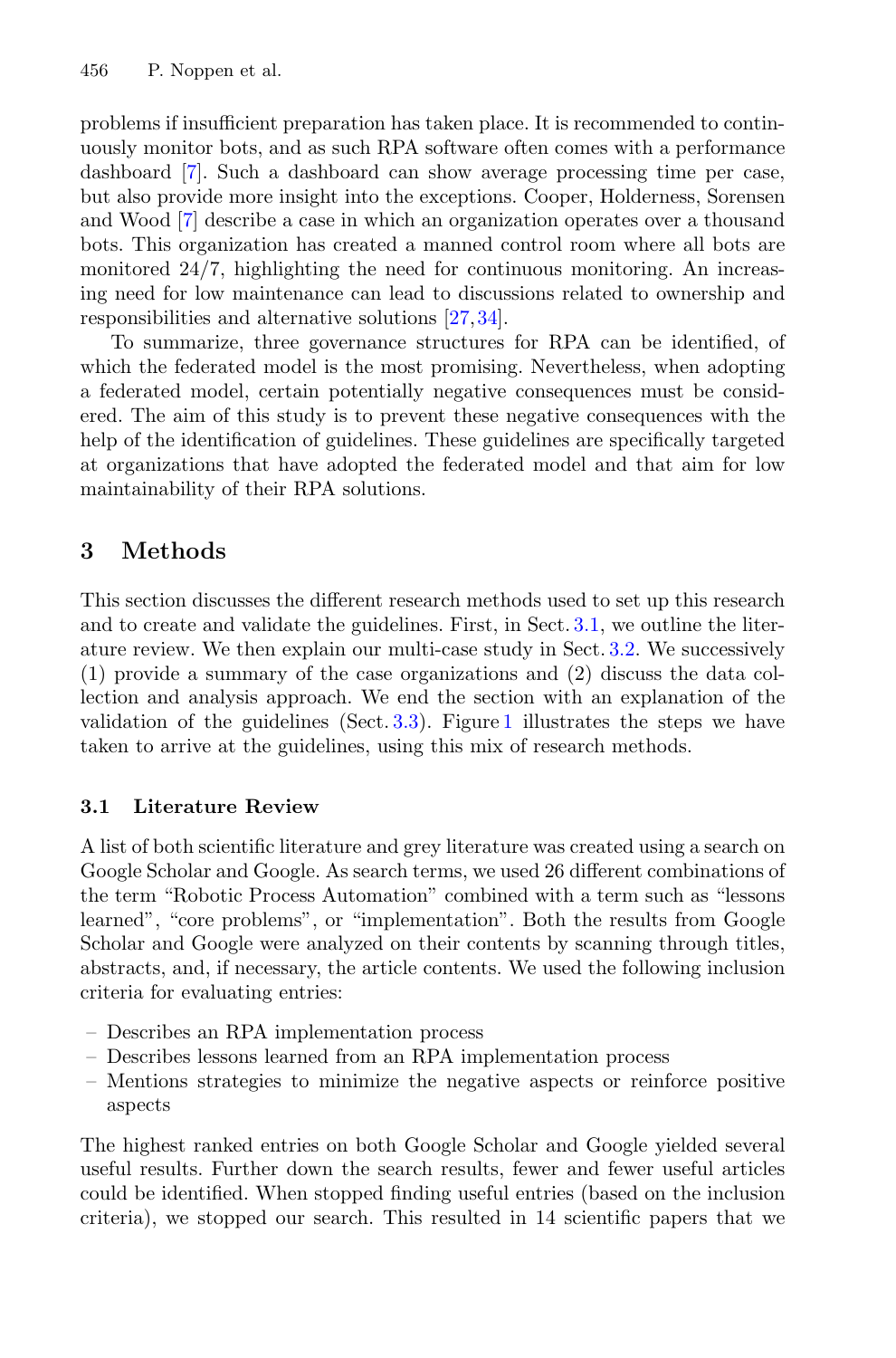

<span id="page-4-0"></span>**Fig. 1.** Overview of the derivation of guidelines

found on Google Scholar and 12 items of grey literature found on Google. The list of grey literature consists of website entries and reports from RPA vendors and consultancy firms. The total of 26 papers and documents were summarized and reflected upon by focusing on the lessons learned by the organizations. From this, we derived a set of 29 preliminary guidelines that could potentially help organizations develop low-maintenance RPA solutions.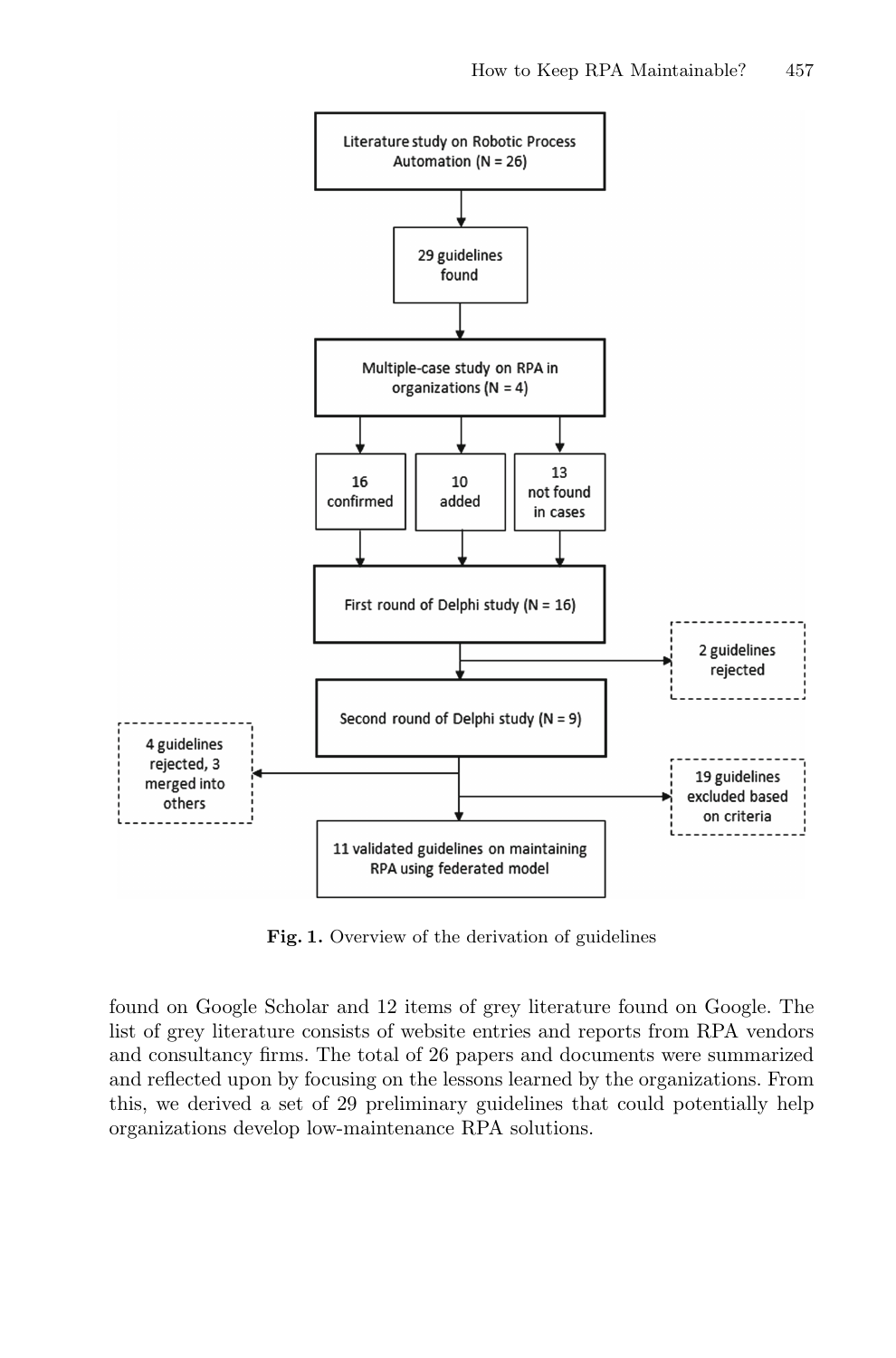#### <span id="page-5-0"></span>**3.2 Multi-case Study**

As we are interested in a contemporary phenomenon in its context, a multi-case study was conducted, which was the next step in our overall approach. The case study methodology is suitable when the phenomenon is difficult to study in isolation [\[29](#page-16-5)[,42](#page-17-3)]. For this study, it was difficult to isolate RPA, since it is part of an organizational process and involves different stakeholders. Furthermore, the case study methodology is suitable for an exploratory research purpose that seeks to find out what is happening and to gain more insight [\[29](#page-16-5)].

Another advantage of the case study approach is triangulation, as studying the phenomenon from different angles provides a broader picture and strengthens the evidence [\[28](#page-16-6)[,29](#page-16-5),[42\]](#page-17-3). Furthermore, fulfilling *multiple* case studies increases the generalizability and provides more insight [\[25](#page-16-7)].

**Case Organizations.** Four organizations participated in the case studies. One organization requested to be anonymized and will be referred to as BankX. The other participating organizations are the Rabobank, PostNL, and the municipality of Rotterdam. All four organizations either adopted a federated model or were moving towards a federated model. An overview of the participating organizations can be found in Table [1.](#page-6-1)

The Rabobank is a large Dutch bank and is among the 30 largest financial institutions in the world<sup>[1](#page-5-1)</sup>. The Rabobank is an early adopter of RPA, starting with a first prototype, or Proof of Concept (PoC), in the summer of 2016, and moving beyond a PoC in 2017. In terms of RPA adoption and, more specifically, automation of processes, it is ahead of the other case organizations.

BankX is a bank as well, but is significantly smaller and only services institutional customers. BankX started with a PoC in October 2016 and moved beyond their PoC in January 2017.

PostNL is a mail, parcel, and e-commerce corporation.[2](#page-5-2) It has its operations mainly in the Netherlands, but also in Germany, Italy, Belgium, and the United Kingdom. PostNL came into contact with RPA at the end of 2017 and subsequently started their PoC.

The municipality of Rotterdam is the second largest city of the Netherlands with more than 600*,* 000 inhabitants. The city council of the municipality started exploringy RPA at the end of 2018 and plans to have 4–10 operational bots before the end of  $2020<sup>3</sup>$  $2020<sup>3</sup>$  $2020<sup>3</sup>$ 

**Data Collection and Analysis.** An overview of the data collection is shown in Table [2.](#page-6-2) Semi-structured interviews form the main source of data collected from the case studies. The interviews were held with different participants from the selected organizations. The questions that were asked related to the arrangement of RPA within the organization and the choices that were made, such as: "To

<span id="page-5-1"></span><sup>1</sup> [https://www.rabobank.com/en/home/index.html.](https://www.rabobank.com/en/home/index.html)

<span id="page-5-2"></span> $^2$  [https://www.postnl.nl/en/.](https://www.postnl.nl/en/)

<span id="page-5-3"></span><sup>3</sup> [https://www.rotterdam.nl/english/.](https://www.rotterdam.nl/english/)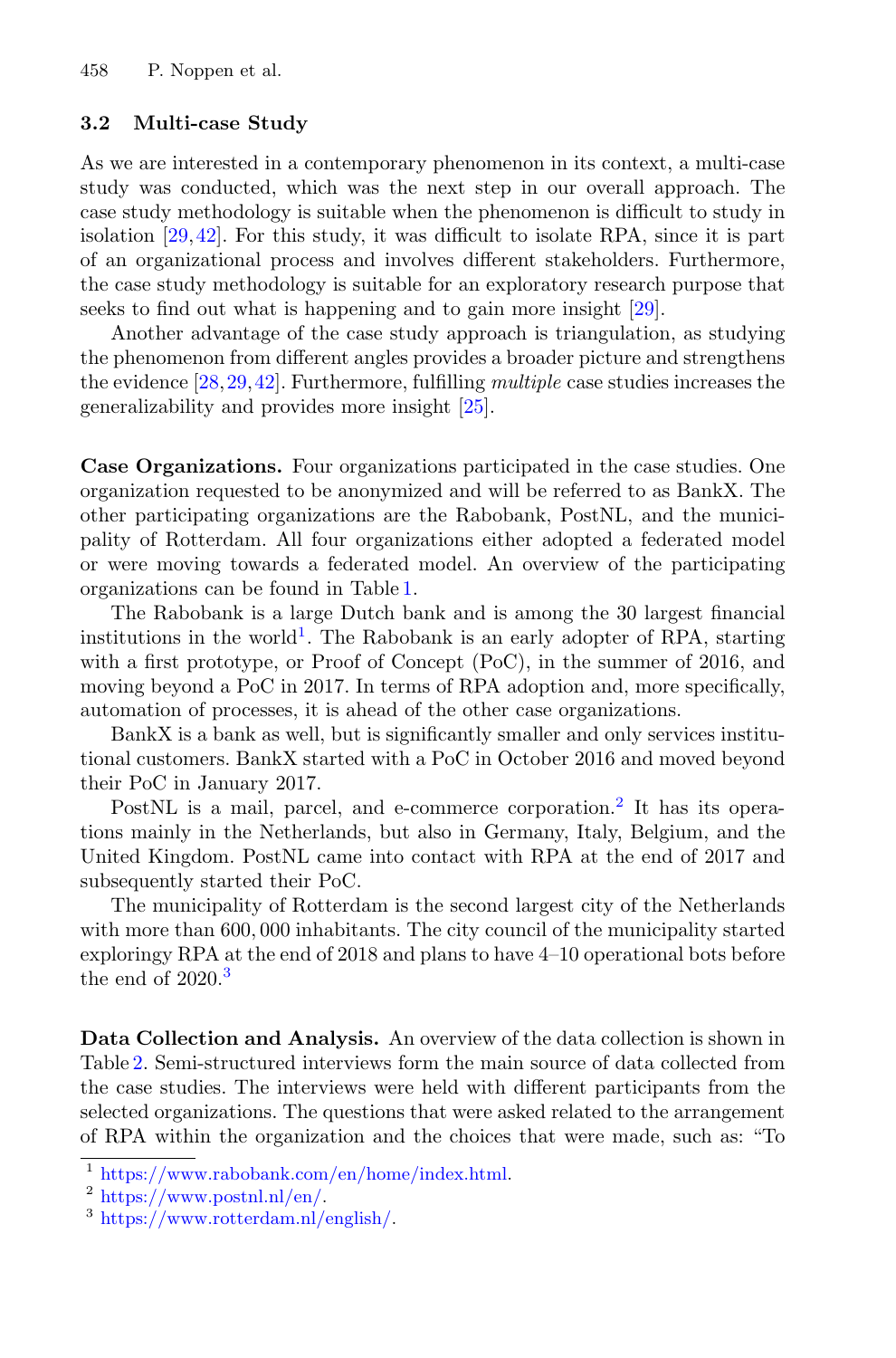| Case organization                      | Industry                  |        | Total employees Operational bots |
|----------------------------------------|---------------------------|--------|----------------------------------|
| Rabobank                               | Financial services 59,000 |        | 150                              |
| BankX                                  | Financial services 450    |        | 50                               |
| PostNL                                 | Distribution              | 38,000 | 17                               |
| Municipality of Rotterdam Municipality |                           | 11,000 | $4 - 10$                         |

<span id="page-6-1"></span>**Table 1.** Overview of the organizations participating in the case studies

what extent has RPA been scaled up and are there specific factors that could hinder this? Have certain choices been made to facilitate upscaling?" And: "To what extent and how are employees being involved in the development of bots?"

The collected data were coded in NVivo, based on the guidelines as derived from literature in the previous step. As a result, 16 of the guidelines from literature were confirmed in the case studies. 10 guidelines that were not found in the literature, but did emerge in the case studies, were added to the provisional list of guidelines. 13 guidelines that had been found in literature, were not found during the case studies. We transferred the full set of 39 guidelines to the next step, the validation.

| Case organization                           | Type                                    | Roles                                                            |
|---------------------------------------------|-----------------------------------------|------------------------------------------------------------------|
| Rabobank                                    | 2 semi-structured<br>interviews         | IT Delivery and Solution<br>Architect; Lead Product<br>Owner RPA |
| BankX                                       | 2 semi-structured<br>interviews         | Head of Process<br>Improvement; Change<br>Manager                |
| Post <sub>NL</sub>                          | 1 semi-structured<br>interview          | Platform Manager RPA                                             |
| Municipality of Rotterdam 1 semi-structured | interview; 3 unstructured<br>interviews | Team Manager; Employee;<br>RPA Developer                         |

<span id="page-6-2"></span>**Table 2.** Overview of data collection

#### <span id="page-6-0"></span>**3.3 Validation**

To validate the created guidelines the Delphi method was used. The Delphi method is defined as *"a method for structuring a group communication process so that the process is effective in allowing a group of individuals, as a whole, to deal with a complex problem"* [\[21\]](#page-16-8). The method is based on the premise of collective intelligence that enhances individual judgment by capturing the collective opinions of experts. In this study, we used two rounds of surveys to collect the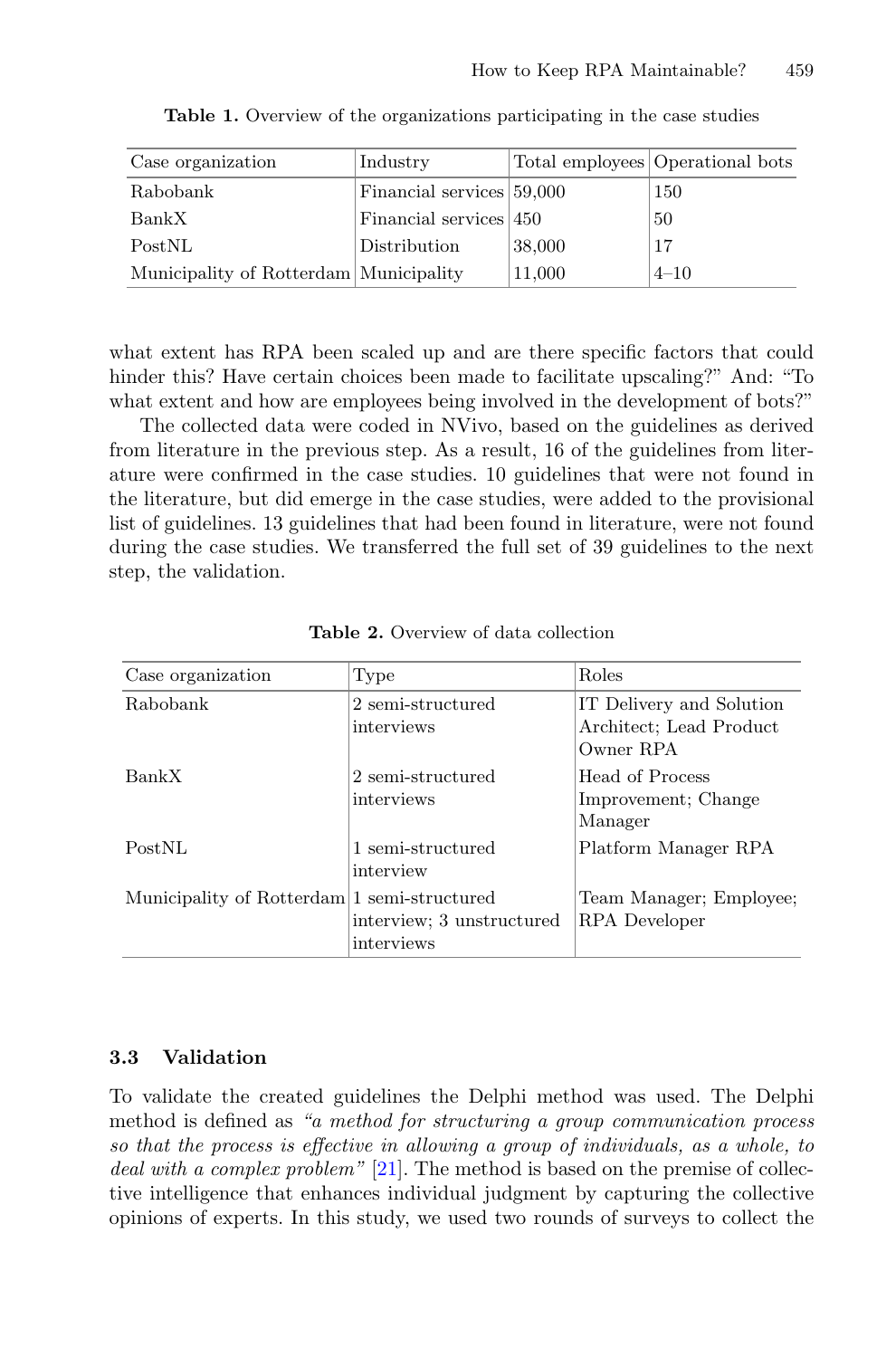expert opinions, allowing for participants that are both geographically close and far away to contribute anonymously [\[36\]](#page-16-9). This allowed for higher expert selection criteria that have academic publications related to RPA.

The 39 guidelines derived from literature and the case studies were separated into 52 statements, which allowed for a more detailed analysis. Each statement was presented in a survey to the participants, in most cases followed by a 9-point Likert scale to determine the corresponding agreement (ranging from 1 point for complete disagreement to 9 points for complete agreement). With Delphi research, there are no set criteria available to determine at which percentage consensus has been reached [\[38\]](#page-16-10). McKenna [\[24\]](#page-16-11) and Loughlin and Moore [\[22](#page-16-12)] suggest consensus is reached if there is 51% agreement amongst respondents. In other research, percentages of 70% or 80% have been recommended. Two studies with a similar Delphi setup using a 9-point Likert scale adopted a consensus of 70% and 75% respectively [\[2](#page-15-6)[,36](#page-16-9)]. Based on consensus percentages used in other studies, we determined the level of consensus by establishing for each statement whether a range of three consecutive points on the scale was selected by over 70% of the experts.

The Delphi study required two rounds of surveys sent to selected experts after which sufficient consensus was reached. These experts were selected based on publications related to RPA. They were working mostly in academia, but also in industry. In the first round we received 16 responses, while we received 9 responses in the second round. In both rounds we used statements to determine consensus, in this way testing support for the guidelines. As mentioned, the first survey round consisted of 52 statements, excluding demographic questions. For each statement there was an opportunity for the experts to leave a comment. The collected comments were used to refine a number of statements that did not lead to sufficient consensus. After the first round, two guidelines were eliminated because consensus was not achieved. This meant that the second round the survey covered statements related to 37 guidelines only. After this second round, 4 guidelines were rejected; 3 guidelines were merged into other guidelines, since they were determined to be similar.

After the validation, 30 guidelines derived from literature and/or the case studies were validated successfully by the experts. We then brought further focus by including only those guidelines that are relevant to organizations that have adopted a federated model and contribute towards achieving maintainability in terms of their RPA solutions. For example, the guideline *choose the organizational model with the best organizational fit* is crucial for all organizations, but as we focus on organizations that have already adopted the federated model, this is out of scope for our study.

Based on the criteria of relevancy to organizations adopting a federated model and focusing on maintainable RPA, we excluded a further 19 guidelines; 11 guidelines remained.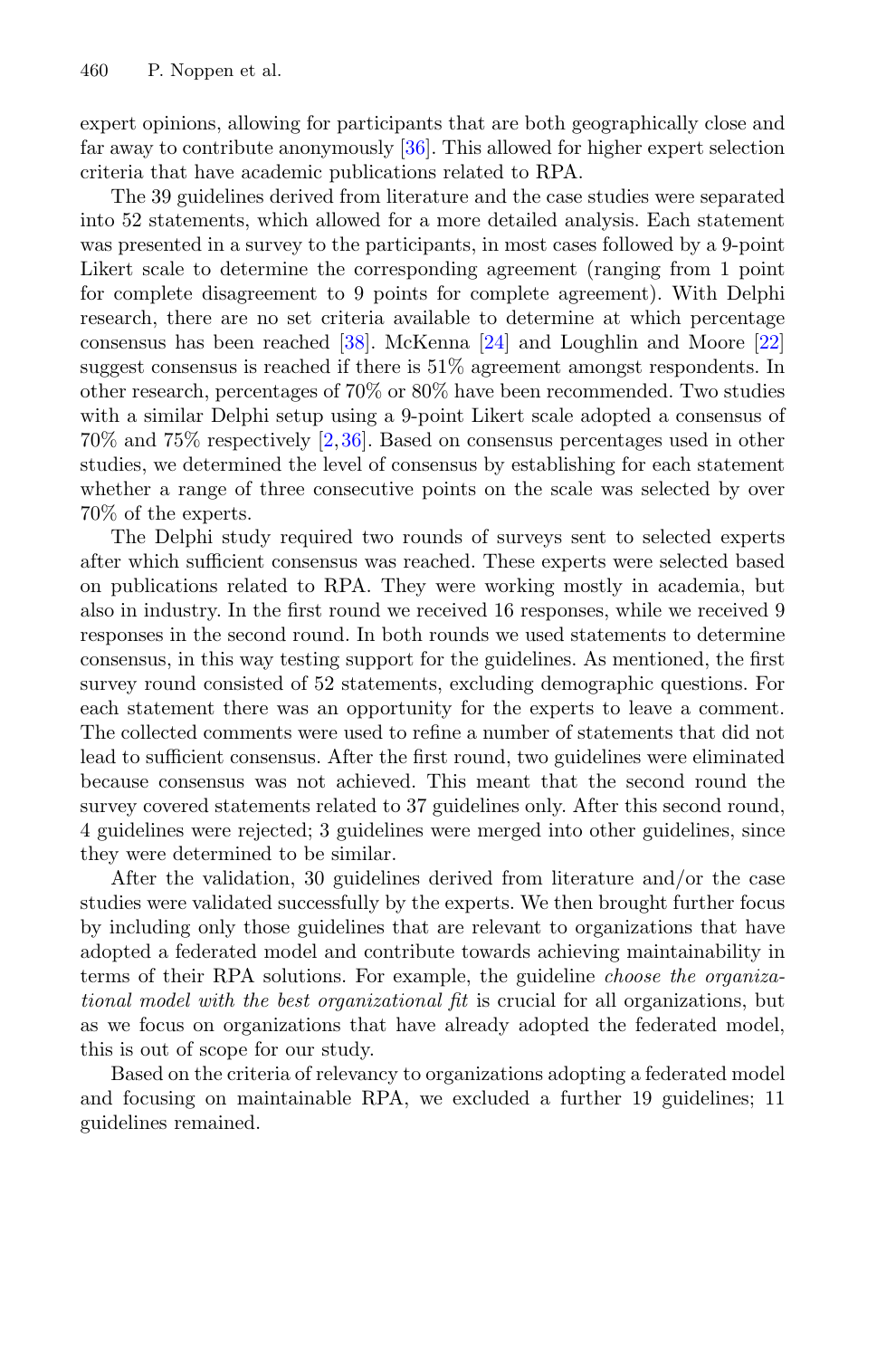## <span id="page-8-0"></span>**4 Guidelines**

This section presents the 11 guidelines that went through the entire research process, such as described in the previous section. Figure [2](#page-9-0) presents an overview of the guidelines, in relation to the different phases of RPA adoption, which we will further explain below.

### **4.1 Phases of RPA Adoption**

In order to bring structure to the guidelines, we grouped them into three phases: *Establish Capability*, *Develop Capability*, and *Mature Capability*. The phase *Develop Capability* is subdivided into the phases *assess*, *configure*, and *test*. The phases are not intended as a proposed approach for integrating RPA in an organization, but purely function as clarification of the distinctive character of the guidelines.

The first phase, *Establish Capability*, generally consists of vendor selection, creating a business case, and developing a Proof of Concept. In this phase, organizations build the foundation of their RPA capability. The *Develop Capability* phase concerns the development phase in which the initial RPA capability is built. Bot development is divided into three parts, namely: assess, configure, and test. The *Mature Capability* phase marks the middle and ending point of scaling up the number of bots. It is also a phase that is characterized by continuous improvement and maintenance.

### **4.2 Guidelines to Maintainable RPA Using a Federated Model**

In what comes next, we will explain the guidelines one by one. A number of guidelines are accompanied by literature references that are part of the basis of those respective guidelines. The guidelines without a reference originate exclusively from the case studies. Furthermore, each guideline is followed by one or more statements as used in the Delphi survey. The statements are accompanied by a percentage conveying the level of agreement. In addition to this percentage, a range is displayed, which denotes the degree of acceptance between that specific interval on a 9-point Likert scale. For example, for Guideline 2, 89% of the experts scored the statement with a 7, 8, or 9 on the 9-point Likert scale. Guideline 10 is the exception, which will be in the respective section.

*Guideline 1: Consider Enabling Business Units to Develop and Maintain Bots.* [\[16](#page-15-1)[,27](#page-16-3),[34,](#page-16-0)[40](#page-17-2)]

- Temporarily extending a business unit that is lacking the expertise to successfully develop bots with an expert from the CoE enables that business unit to successfully develop bots - 100%, 6–8
- Training and mentoring-on-the-job facilitated by the CoE should be sufficient for business units with a moderate amount of IT affinity that want to start building bots - 88%, 6–8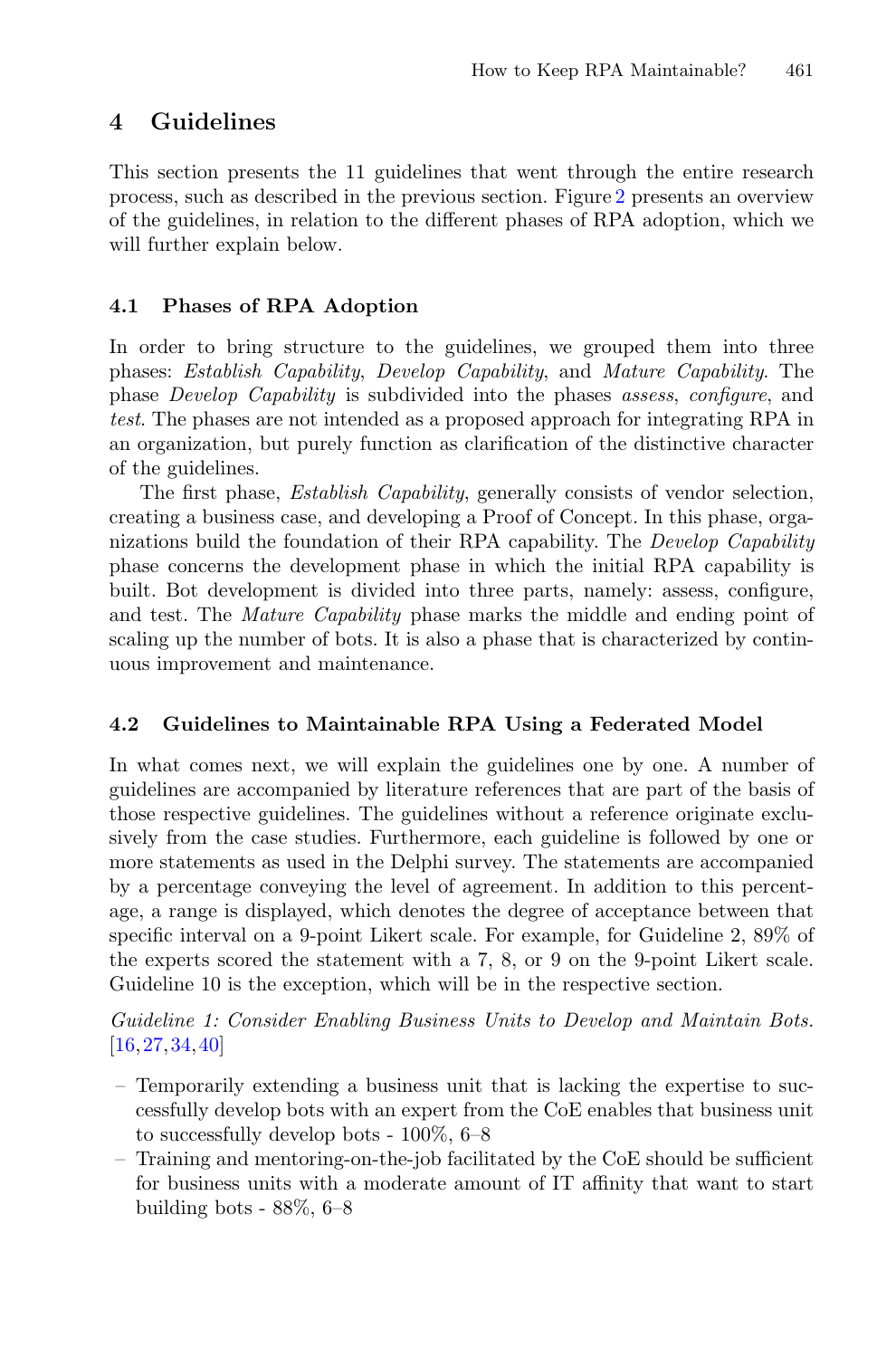

<span id="page-9-0"></span>**Fig. 2.** Overview of the presented guidelines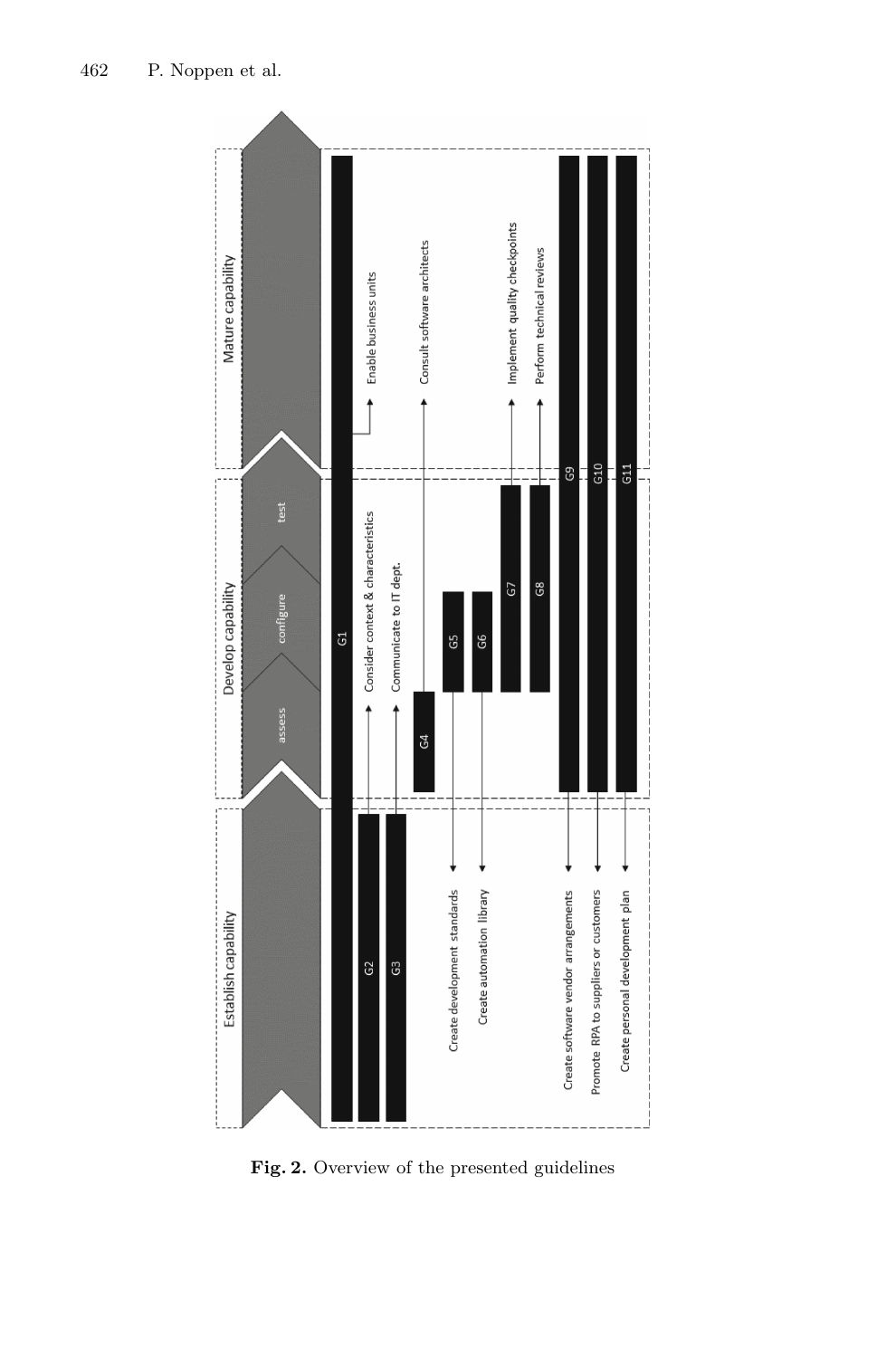One of the key characteristics of RPA as opposed to traditional BPM solutions is that it is relatively easy to configure, meaning users without a specific technical background are able to develop bots [\[14](#page-15-7)]. This allows organizations to use RPA in order to adopt a bottom-up approach, contrasted to a top-down standardising approach [\[37\]](#page-16-13). In line with this, the results from the case studies show that organizations can enable their business units to develop and maintain bots if they are deemed sufficiently capable. The statement of temporarily extending a business unit that is lacking the expertise to successfully develop bots was accepted (100%, 6–8). A transition can be facilitated by the CoE, which can help set up a robotics team within a business unit. This includes recruiting qualified people from within the business unit who are able to work with the tools provided.

*Guideline 2: When Selecting RPA Vendors, Take the Context and Characteristics of the Organization into Account as Much as the Financial Aspects* [\[8](#page-15-8),[15,](#page-15-9)[20\]](#page-16-1).

– Organizations aiming for medium to long-term RPA implementations should take the context and characteristics of the organization into account as much as the financial aspects when selecting RPA vendors - 89%, 7–9

Vendors can compete with each other on various aspects such as the total cost of ownership, ease of use, control, analytics and vendor support. Choosing the right vendor depends on variables such as the scope and size of the to be realized RPA capability, expertise within the organization and financial resources. For example, ease of automation can be a more important aspect for an organization lacking IT affinity and know-how among its business units. Easier to use solutions require less training and accelerate the development of bots. Vendors can differentiate the amount of support offered. In conclusion, organizations should be aware of their needs and aspirations. Choosing the right vendor can save costs and reduce the chance of failure.

*Guideline 3: Demonstrate and Structure Communication to the IT Department Regarding RPA* [\[9](#page-15-10)[,26](#page-16-14)].

- Organizations should have an internal communication plan when introducing RPA to the IT department that describes the capabilities of RPA, its benefits and limitations, the role of IT and the envisioned roadmap - 87%, 7–9
- Transparent communication to the IT department about the capabilities of RPA, its benefits and limitations, the role of IT and the envisioned roadmap is effective for minimizing the resistance to RPA - 80%, 7–9

As mentioned earlier, there are specific advantages of adopting a federated model as opposed to a centralized or decentralized model. On the one hand it exploits the benefits of local ownership and on the other hand there are the benefits of a central governance body and knowledgebase of a CoE. In order to achieve these benefits, however, good communication between the parties involved is vital, not only between the CoE and the business. What became clear in the case studies is that organizations should also communicate the capabilities, benefits, limitations, role of IT and the envisioned roadmap to the IT department.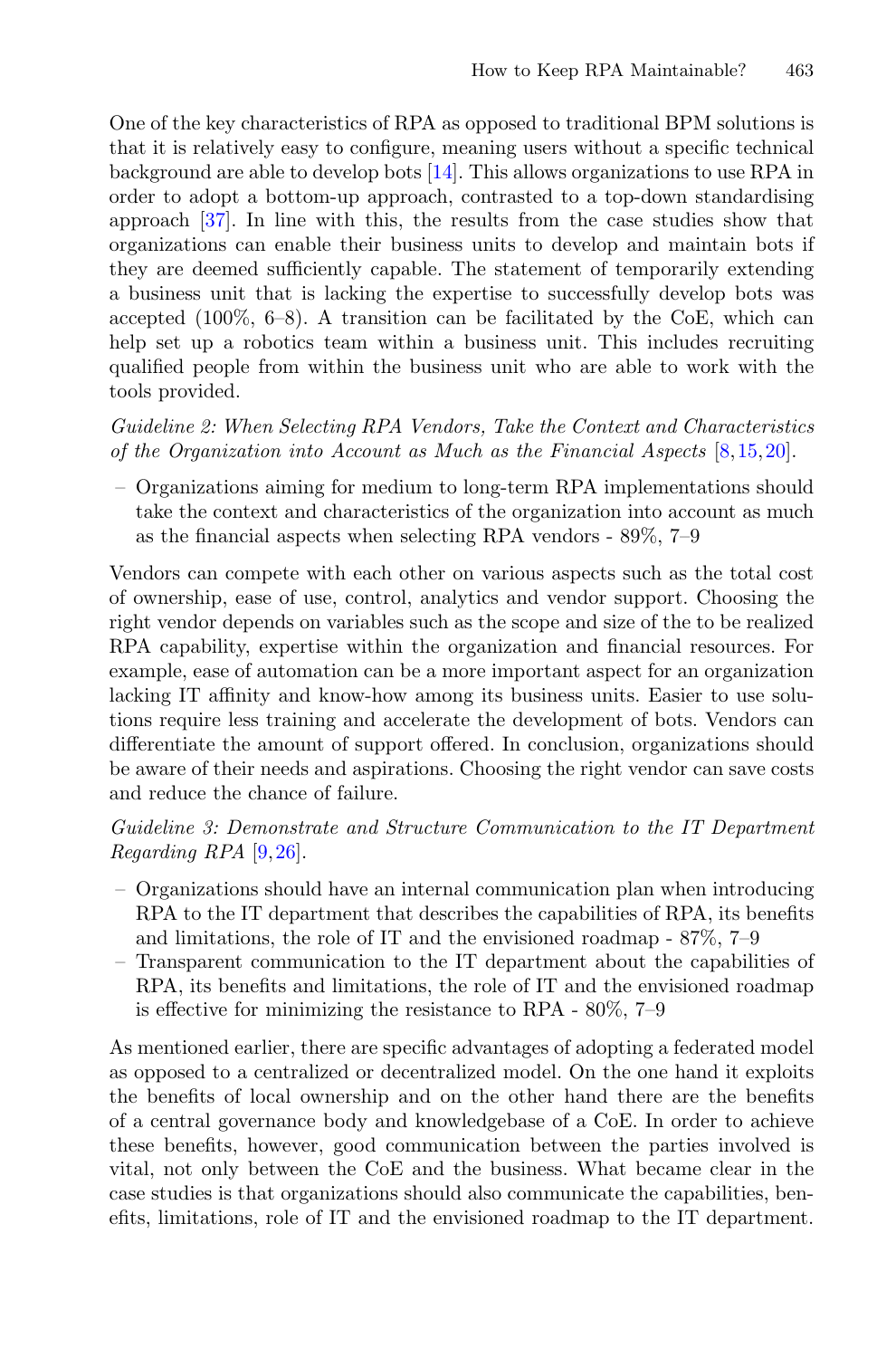Preconceived opinions regarding RPA that can reside within the IT department should be addressed and discussed among IT personnel. Discussing the envisioned roadmap should inform IT personnel about what RPA means for their own internal roadmap. Additionally, the role of IT should be discussed as they are in a supporting role. Friction between the business and IT side can develop if the roles and responsibilities are unknown.

*Guideline 4: Consult Software Architects During a Process Assessment.*

– Software architects should be consulted when assessing a process -  $71\%$ ,  $7-9$ 

In line with the previous guideline, the importance of communication with software architects is especially evident during process assessment. Although RPA is characterized by the fact that its development can be led by business units, this does not mean that there is no knowledge to be gained from specialists. On the contrary, our results show that business units wanting to automate a process should consult software architects. Software architects can also be part of the CoE. A board of architects can determine how the process should be automated. In some instances, a permanent solution using traditional automation is more appropriate than using RPA. Alternatively, RPA can be used as a temporary solution until a permanent solution becomes available.

*Guideline 5: Create RPA Development Standards to Create Uniformity Across the Organization* [\[12](#page-15-11)[,16](#page-15-1)[,18](#page-15-12),[23,](#page-16-15)[26,](#page-16-14)[31](#page-16-16)[,39](#page-17-1)].

- Organizations should create RPA development standards to create uniformity across the organization - 89%, 7–9
- A CoE should recommend development standards to create uniformity across the organization - 78%, 7–9

The main goal of implementing RPA solutions is to achieve improved operational efficiency, for example by reducing transaction processing cost [\[15](#page-15-9)[,18](#page-15-12)]. As operations often transcend business units, RPA development needs to be streamlined both between business units and within them in order to achieve and maintain operational efficiency. Organizations should therefore create development standards to ensure uniformity across the organization. The case organizations that have implemented a federated model have their CoE provide development guidelines and standards to ensure a certain quality standard throughout the organization. These standards can be related to for instance coding conventions, documentation and testing. Implementing such development standards should lead to improved bots. The role of the CoE should be to recommend standards and moderately enforce these standards.

*Guideline 6: Create an Automation Library for Reusing Modules* [\[5](#page-15-13)[,16](#page-15-1)[–18](#page-15-12),[33\]](#page-16-17).

– Organizations should create an automation library for reusing modules - 73%, 7–9

As automation is not seldomly completely new to organizations implementing RPA, the mantra is often to 'think big, but start small' [\[10\]](#page-15-14). One way to do so is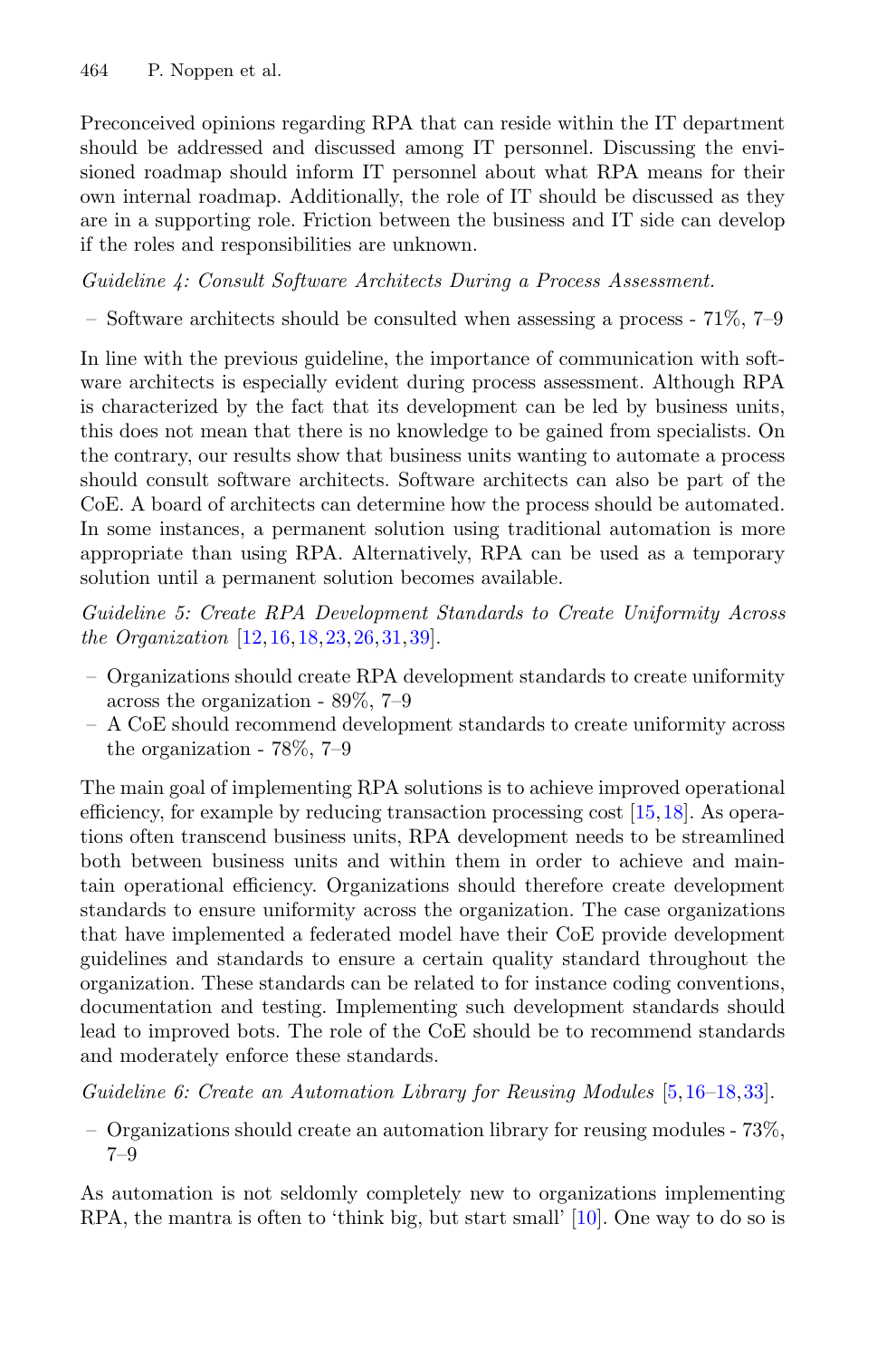starting with smaller simpler bots and reusing parts to build more complex ones. Accordingly, our results show that re-usability and modularity principles should be applied to bot development. Reusable components can be created for steps such as logging into SAP systems. Another benefit of modularity is its support for granular development and testing. Aside from increasing development efficiency, reusable components can bolster maintenance procedures. Updates to reused components can be applied to multiple processes across the organization.

*Guideline 7: Implement Quality Checkpoints During Bot Development to Audit the Usage of RPA Development Standards.*

– Organizations should implement quality checkpoints during bot development to audit the usage of RPA development standards - 78%, 7–9

During development, organizations should implement quality checkpoints to audit the usage of RPA development standards. This is done to prevent an accumulation of issues that is discovered during a technical review by the CoE at what is supposed to be the final phase in development. At the Rabobank, a coordinator from the CoE is assigned to a business unit to observe the development process. This coordinator can examine the progress made and provide guidance.

*Guideline 8: Have the Center of Excellence Perform a Technical Review of a Bot that a Business Unit Considers Finished.*

– It is good practice to have the CoE perform a technical review of a bot that a business unit considers finished to determine if that bot is ready for a live environment - 78%, 7–9

The technical review done by the CoE takes place once a bot is considered finished by a business unit. This is done to ensure that a bot is up to a certain standard defined by the CoE and is ready for a live environment. The municipality plans to impose quality checkpoints during development and during the final sprint. The goal of the quality checkpoints is to ensure that development guidelines are utilized to prevent the need for rework in the future. More specifically, the bots are reviewed in terms of re-usability of components, robustness, testability and resilience to future changes to reduce the risk of vendor lock-in.

#### *Guideline 9: Create arrangements with software vendors delivering software used by RPA.*

– Organizations should create arrangements with software vendors, who deliver software that is used by RPA - 75%, 7–9

Organizations cannot control the updating schedule of external sources that are accessed by their bots. They should try to obtain information regarding the updating schedule and change-logs to anticipate to updates in advance. This reduces the chance of sudden exceptions created by changes within applications. Agreements with software vendors should be made, if possible, to be prepared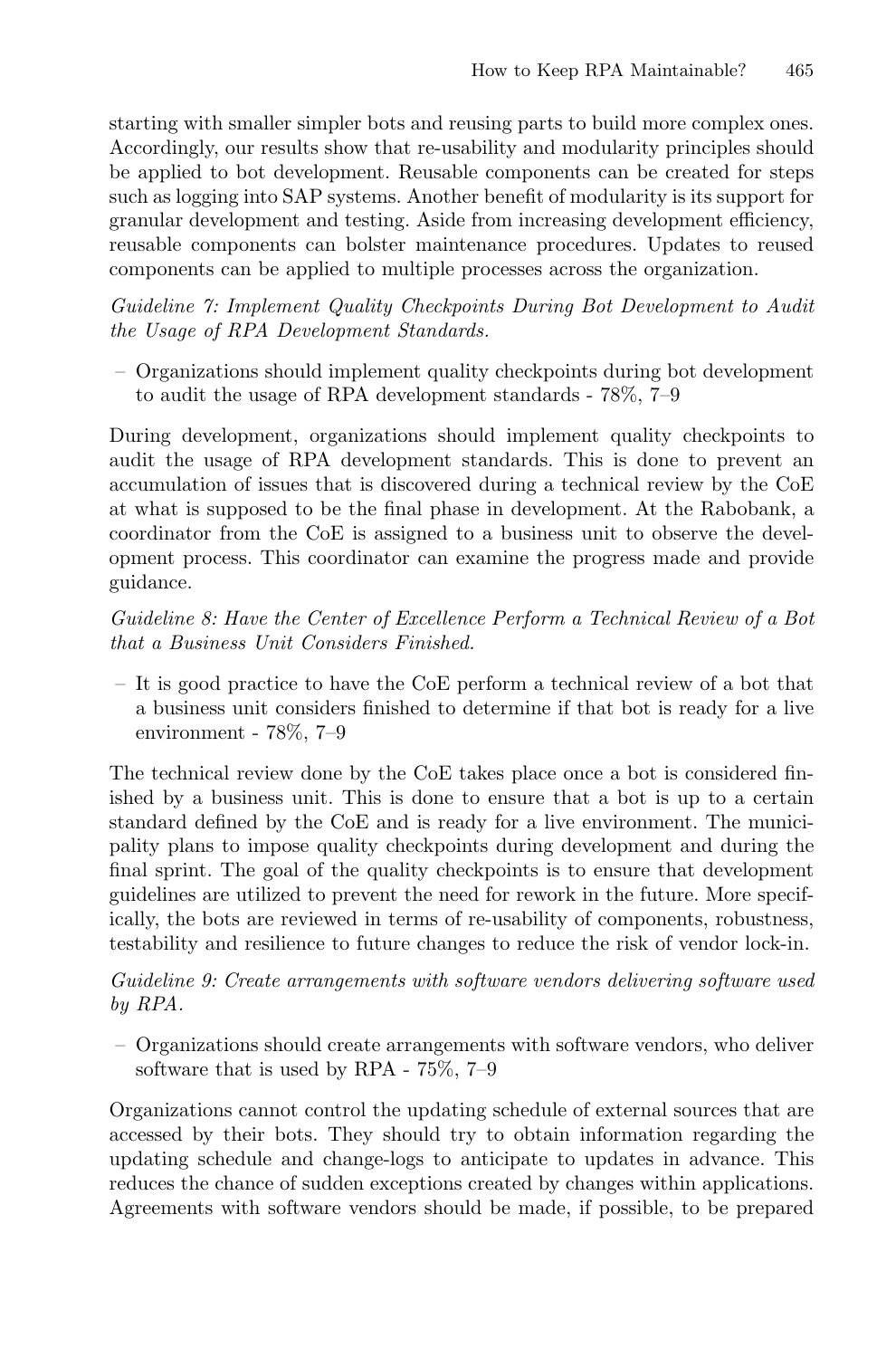for future changes. BankX has made arrangements with software suppliers to be informed two months in advance on any changes made in the software. However, it was not always possible to make such arrangements, which was often the case with external websites.

*Guideline 10: Promote RPA and share RPA-related knowledge with suppliers or customers.*

- An organization should promote RPA and share RPA related knowledge with their suppliers or customers, when an organization is *halfway* at scaling up and can be considered experienced in RPA - 57%
- ... when an organization has *finished* scaling up and can be considered an expert in RPA - 29%

This guideline does not include a range, as the participants were asked to choose whether an organization should promote RPA/share related knowledge (a) halfway the scaling up, (b) after the scaling up, or (c) never.

The rationale behind the guideline is that a bot may rely on external information sent by a customer or supplier. Such information needs to be highly standardized and uniform in all cases. Automatically generating documents such as Excel sheets using RPA can ensure that every sent Excel sheet adheres to a certain set of standards, barring failures. As a result, promoting and sharing knowledge related to RPA could have a positive effect on RPA adoption at customers or suppliers. This can contribute to further standardization requiring less maintenance and leading to fewer exceptions. 57% of the experts agreed organizations should start promoting and sharing knowledge when it is halfway at scaling up and can be considered experienced in RPA. 29% of the experts agreed that organizations should undertake this once it has finished scaling up and can be considered an expert in RPA. BankX stated that it was investigating whether processes at customers could be automated using RPA, to further automate and standardize the entire chain of linked processes.

*Guideline 11: Create or Adapt a Personal Development Plan Based on an Impact Assessment* [\[4](#page-15-15)].

– Organizations should create or adapt a personal development plan based on the impact assessment - 80%, 7–9

One last but major theme that is often associated with RPA is fear: either with bots in general or with potential job loss as a result of automation [\[35\]](#page-16-18). Attention to the human aspects RPA implementation should therefore not be evaded. Communication to involved employees is key. It is advised to create or adapt an existing personal development plan for employees affected within a business unit by RPA. Studies done within an organization on the overall impact of RPA on employees performing work to be automated can be used to further structure a personal development plan. RPA can have effects on employees ranging from changes to job contents to transferring to different business units or being involved in the development of RPA. A personal plan is the process of establishing the aims and objectives in the short, medium and long term in one's career.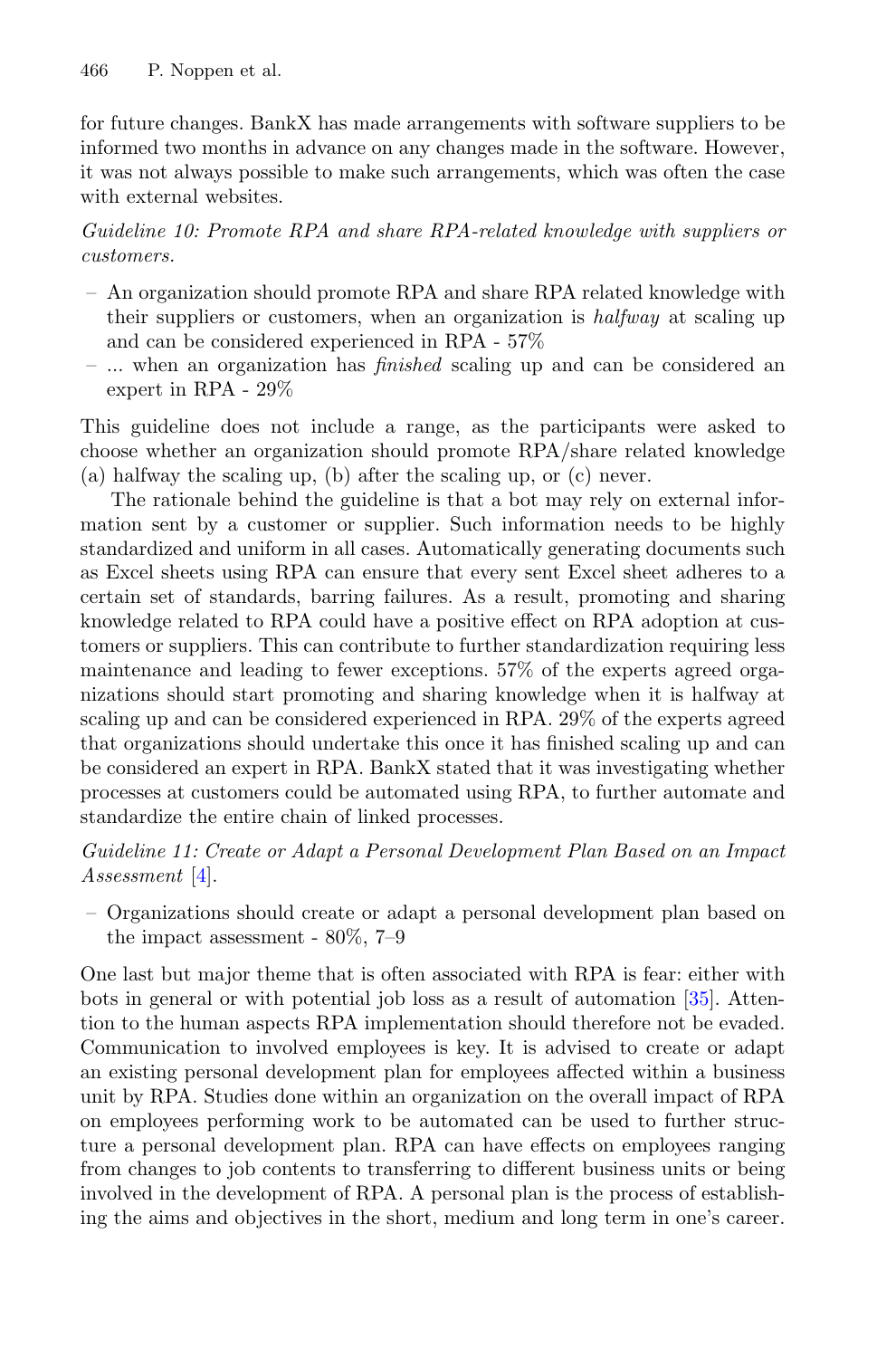It addresses the current situation and identifies the needs for skills, knowledge or competences to achieve the desired objectives. Subsequently, it addresses the appropriate development activities to meet the needed expertise. The personal development plan can then be used to obtain an overview of desired future plans [\[4](#page-15-15)]. This information can be valuable for matching employees with new opportunities that may or may not arise from RPA. Additionally, it can be used to match employees with different business units if necessary.

### <span id="page-14-0"></span>**5 Discussion and Conclusion**

Organizations were eager to adopt RPA in the last five years, but they must look into stemming the maintenance burden if they do not want to succumb under this enthusiasm. How they will be able to deal with this depends among others on the type of governance structure they choose. One of the most important choices they need to make is which one of three organizational models they adopt: decentralized, centralized, or federated [\[16](#page-15-1)[,17](#page-15-16)[,19](#page-16-19),[27,](#page-16-3)[39\]](#page-17-1). Implementing the federated model provides advantages over the other models, but does not guarantee success.

This study speaks specifically to organizations that adopt a federated model, which assumes a high autonomy of business units and a CoE on RPA for centralized support. Based on a literature study and four case studies, 11 guidelines were formulated that attempt to mitigate the potential burden of maintenance and mismanagement of the technology. Specifically, they relate to the observed burden of maintenance cf. [\[27](#page-16-3)[,34](#page-16-0)], the mismanagement of the technology cf. [\[11\]](#page-15-17), and the ambiguity of the roles and responsibilities. All guidelines were validated using a Delphi methodology.

The practical implications of this work are as follows. Organizations planning to adopt RPA are encouraged to consider to review their plans and account for the issues described. For instance, they may want to investigate the capabilities of their business units and the organizational model that fits them best. For many organizations, it may be attractive to balance a relatively high autonomy of decentralized units to develop their own bots with a CoE to provide guidance and support to such units. Organizations that have progressed beyond the choice for such a model and have already engaged with RPA may currently be struggling with maintenance issues. For those organizations, the list of guidelines we provided are particularly useful. We believe that business professionals that carry out, oversee, or advise RPA projects will find it beneficial to review our recommendations, for example on engaging software architects in their endeavors or on investing in the development of standards for documentation and testing. In fact, we would be pleased if our guidelines themselves will become parts of the standards that circulate within organizations applying RPA. While the guidelines themselves may not be so surprising for people who are familiar with software development, they are aimed at business professionals with no or limited experience in this area.

A limitation of this research concerns the surveys used during the Delphi study. The survey had to be brief and concise to reduce the drop-out rate.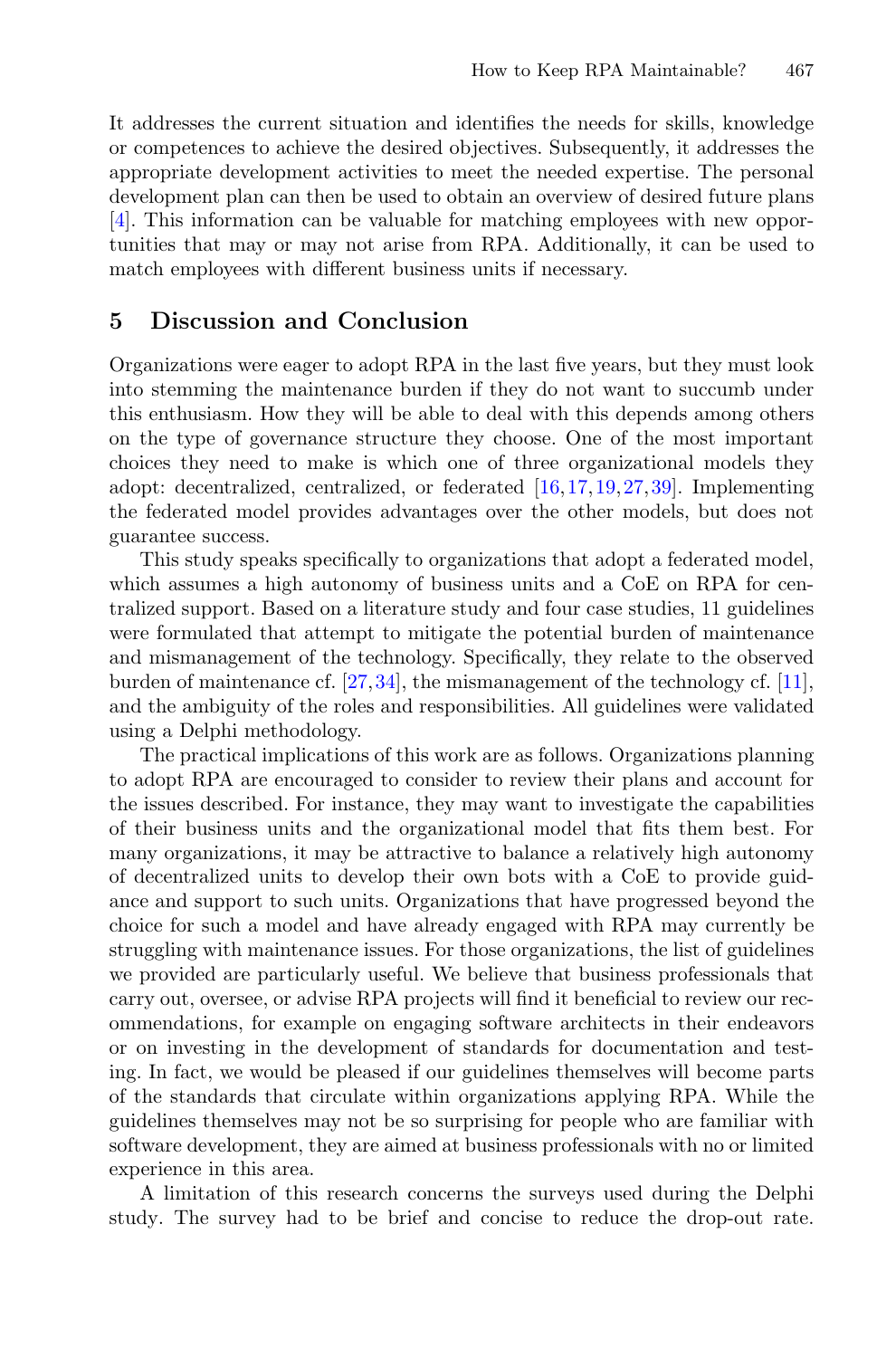Due to this limitation, the survey contents were less elaborate than we aspired for. Another threat concerns the selection of experts used for the Delphi study. The experts were selected based on RPA-related publications, resulting in a minority of participants that work in the industry. The threat herein is a possible discrepancy between theory and practice and certainly shapes venues for followup work and further validation.

## **References**

- <span id="page-15-0"></span>1. van der Aalst, W.M., Bichler, M., Heinzl, A.: Robotic process automation (2018)
- <span id="page-15-6"></span>2. Agha, R.A., et al.: The scare 2018 statement: updating consensus surgical CAse REport (SCARE) guidelines. Int. J. Surg. **60**, 132–136 (2018)
- <span id="page-15-3"></span>3. Asatiani, A., Kämäräinen, T., Penttinen, E., et al.: Unexpected problems associated with the federated IT governance structure in Robotic Process Automation (RPA) deployment (2019)
- <span id="page-15-15"></span>4. Beausaert, S., Segers, M., Fouarge, D., Gijselaers, W.: Effect of using a personal development plan on learning and development. J. Workplace Learn. **25**(3), 145– 158 (2013)
- <span id="page-15-13"></span>5. Chandler, S., Power, C., Fulton, M., Van Nueten, N.: Who Minds the Bots? Why Organisations Need to Consider Risks Related to Robotic Process Automation. PricewaterhouseCoopers, London (2017)
- <span id="page-15-4"></span>6. Chappell, D.: Introducing Blue Prism (2010)
- <span id="page-15-5"></span>7. Cooper, L.A., Holderness Jr., D.K., Sorensen, T.L., Wood, D.A.: Robotic Process Automation in public accounting. Accounting Horizons (2018)
- <span id="page-15-8"></span>8. Dilmegani, C.: RPA tools & vendors: In-depth vendor selection guide (2019). [https://blog.aimultiple.com/robotic-process-automation-rpa-vendors](https://blog.aimultiple.com/robotic-process-automation-rpa-vendors-comparison/#rpa-tool-list)[comparison/#rpa-tool-list](https://blog.aimultiple.com/robotic-process-automation-rpa-vendors-comparison/#rpa-tool-list)
- <span id="page-15-10"></span>9. Fernandez, D., Aman, A.: Impacts of robotic process automation on global accounting services. Asian J. Account. Gov. **9**, 123–132 (2018)
- <span id="page-15-14"></span>10. Fung, H.P.: Criteria, use cases and effects of information technology process automation (ITPA). Adv. Robot. Autom. **3**, 1–10 (2014)
- <span id="page-15-17"></span>11. Gadre, A., Jessel, B., Karan, G.: Rethinking Robotics? Take a Step Back. Henley Business School - Capco Institute (2017)
- <span id="page-15-11"></span>12. Horton, R., Gordeeva, M., Green, J.: The robots are waiting Are you ready to reap the benefits? (2018)
- <span id="page-15-2"></span>13. Kroll, C., Bujak, D.A., Darius, V., Enders, W., Esser, M.: Robotic Process Automation - Robots conquer business processes in back offices (2016)
- <span id="page-15-7"></span>14. Lacity, M., Willcocks, L., Yan, A.: Are the robots really coming? Service automation survey findings. Pulse Mag. **17**, 14–21 (2015)
- <span id="page-15-9"></span>15. Lacity, M., Willcocks, L.: Robotic process automation: the next transformation lever for shared services. London School of Economics Outsourcing Unit Working Papers 7 (2015)
- <span id="page-15-1"></span>16. Lacity, M., Willcocks, L.P.: Dynamic Innovation in Outsourcing. Springer, Heidelberg (2018). <https://doi.org/10.1007/978-3-319-75352-2>
- <span id="page-15-16"></span>17. Lacity, M., Willcocks, L.P., Craig, A.: Robotic process automation: mature capabilities in the energy sector (2015)
- <span id="page-15-12"></span>18. Lacity, M.C., Willcocks, L.P.: A new approach to automating services. MIT Sloan Manag. Rev. **58**(1), 41–49 (2017)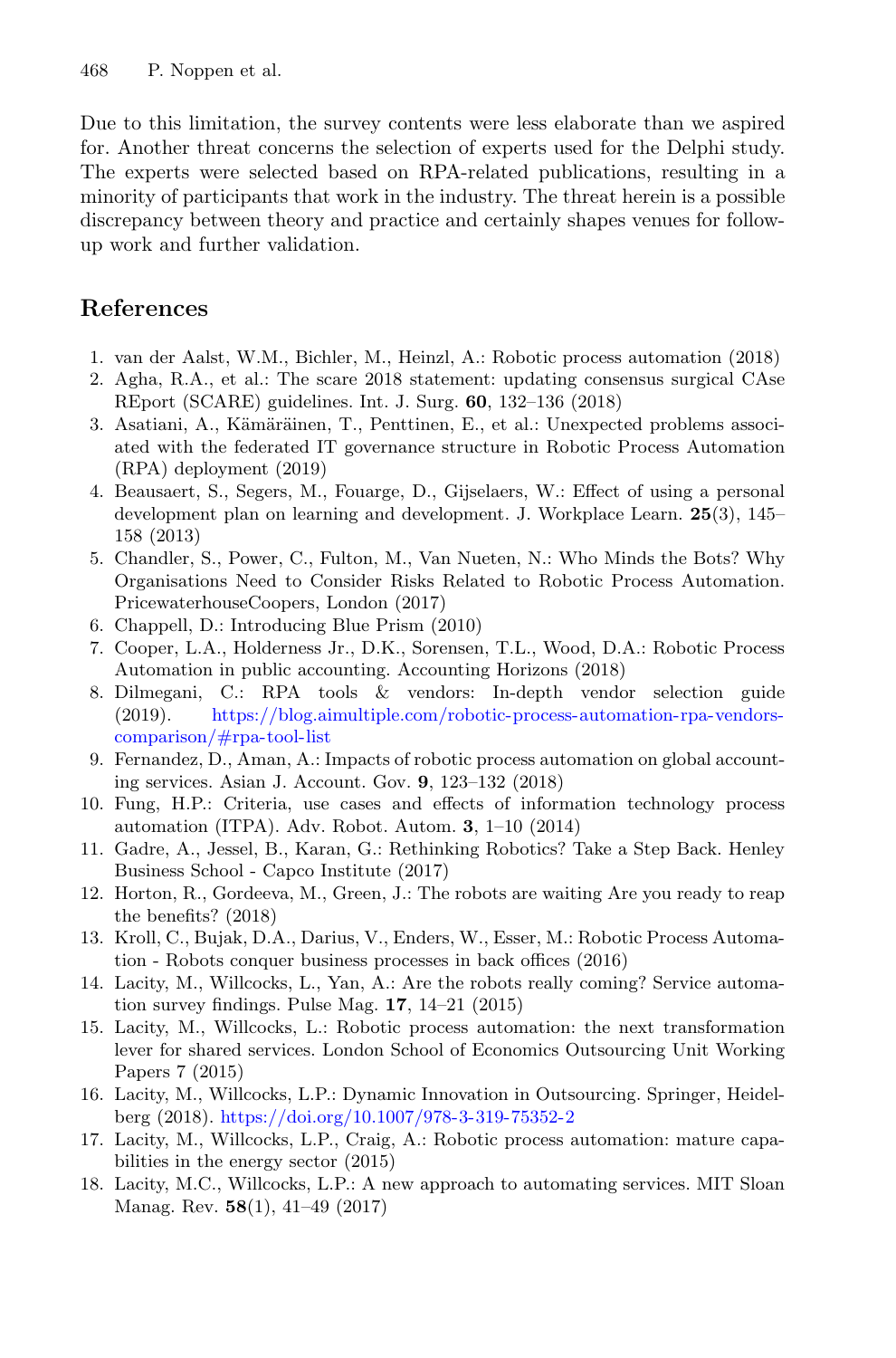- <span id="page-16-19"></span>19. Le Clair, C.: RPA Operating Models Should be Light and Federated: A 10-Point Control Framework Helps Manage the Digital Workforce of the Future. Forrester Research, Cambridge (2017)
- <span id="page-16-1"></span>20. Le Clair, C., Cullen, A., King, M.: The Forrester Wave: Robotic Process Automation, Q1 2017. Forrester Research, Cambridge (2017)
- <span id="page-16-8"></span>21. Linstone, H.A., Turoff, M., et al.: The delphi method. Addison-Wesley, Reading (1975)
- <span id="page-16-12"></span>22. Loughlin, K.G., Moore, L.F.: Using Delphi to achieve congruent objectives and activities in a pediatrics department. J. Med. Educ. **54**(2), 101–106 (1979)
- <span id="page-16-15"></span>23. Madakam, S., Holmukhe, R.M., Jaiswal, D.K.: The future digital work force: robotic process automation (RPA). JISTEM **16**, 1–17 (2019)
- <span id="page-16-11"></span>24. McKenna, H.P.: The Delphi technique: a worthwhile research approach for nursing? J. Adv. Nurs. **19**(6), 1221–1225 (1994)
- <span id="page-16-7"></span>25. Miles, M.B., Huberman, A.M., Saldana, J.: Qualitative Data Analysis: A Methods Sourcebook. Sage Publications, Thousand Oaks (2018)
- <span id="page-16-14"></span>26. Muraleedharan, V., Abel, M., Griffiths, J., Ives, R.: Getting robots right - how to avoid the 6 most damaging mistakes in scaling-up RPA (2016)
- <span id="page-16-3"></span>27. Osmundsen, K., Iden, J., Bygstad, B.: Organizing robotic process automation: balancing loose and tight coupling. In: HICSS (2019)
- <span id="page-16-6"></span>28. Pervan, G., Maimbo, M.: Designing a case study protocol for application in IS research. In: PACIS, pp. 1281–1292 (2005)
- <span id="page-16-5"></span>29. Runeson, P., Höst, M.: Guidelines for conducting and reporting case study research in software engineering. Empir. Softw. Eng. **14**(2), 131 (2009). [https://doi.org/10.](https://doi.org/10.1007/s10664-008-9102-8) [1007/s10664-008-9102-8](https://doi.org/10.1007/s10664-008-9102-8)
- <span id="page-16-2"></span>30. Schmitz, M., Dietze, C., Czarnecki, C.: Enabling digital transformation through robotic process automation at Deutsche telekom. In: Urbach, N., Röglinger, M. (eds.) Digitalization Cases. MP, pp. 15–33. Springer, Cham (2019). [https://doi.](https://doi.org/10.1007/978-3-319-95273-4_2) [org/10.1007/978-3-319-95273-4](https://doi.org/10.1007/978-3-319-95273-4_2) 2
- <span id="page-16-16"></span>31. Schuler, J., Gehring, F.: Implementing robust and low-maintenance Robotic Process Automation (RPA) solutions in large organisations. Available at SSRN 3298036 (2018)
- <span id="page-16-4"></span>32. Slaby, J.R.: Cheap, easy-to-develop software robots will eventually supplant many offshore FTEs, p. 18 (2012)
- <span id="page-16-17"></span>33. Slaby, J.R.: Robotic Automation Emerges as a Threat to Traditional Low-Cost Outsourcing. HfS Research Ltd. (2012)
- <span id="page-16-0"></span>34. Stople, A., Steinsund, H., Iden, J., Bygstad, B.: Lightweight IT and the IT function: experiences from robotic process automation in a Norwegian bank. Bibsys Open J. Syst. **25**(1) (2017)
- <span id="page-16-18"></span>35. Suri, V.K., Elia, M., van Hillegersberg, J.: Software bots - the next frontier for shared services and functional excellence. In: Oshri, I., Kotlarsky, J., Willcocks, L.P. (eds.) Global Sourcing 2017. LNBIP, vol. 306, pp. 81–94. Springer, Cham  $(2017)$ . [https://doi.org/10.1007/978-3-319-70305-3](https://doi.org/10.1007/978-3-319-70305-3_5)<sub>-5</sub>
- <span id="page-16-9"></span>36. Syed, A.M., Hjarnø, L., Krumkamp, R., Reintjes, R., Aro, A.R.: Developing policy options for SARS and SARS-like diseases-a Delphi study. Glob. Public Health **5**(6), 663–675 (2010)
- <span id="page-16-13"></span>37. Syed, R., et al.: Robotic process automation: contemporary themes and challenges. Comput. Ind. **115**, 103162 (2020)
- <span id="page-16-10"></span>38. Van Zolingen, S.J., Klaassen, C.A.: Selection processes in a Delphi study about key qualifications in senior secondary vocational education. Technol. Forecast. Soc. Chang. **70**(4), 317–340 (2003)